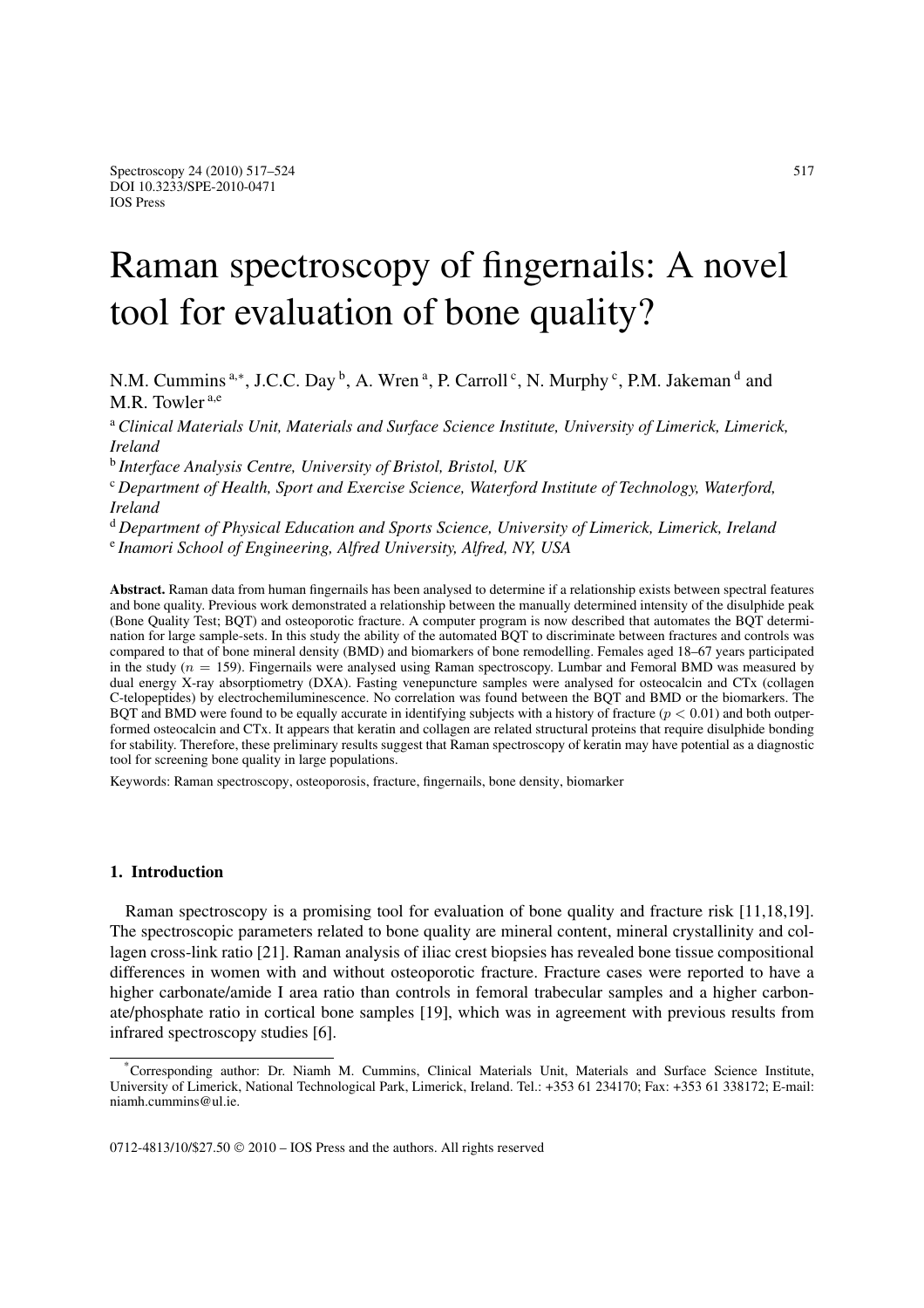## 518 *N.M. Cummins et al. / Raman spectroscopy of fingernails: A novel tool for evaluation of bone quality?*

Raman spectroscopy of nail samples has previously proved successful in archaeological [12] and forensic investigations [1,30]. The composition of finger and toe nail samples are influenced by several physiological and pathological processes [27]. Fingernails have recently been identified as a biomarker for esophageal cancer using infrared spectroscopy [28].

Anecdotally, osteoporosis patients have reported increased fingernail strength following pharmaceutical treatment [16]. Preliminary work by the authors has evaluated the use of Raman spectroscopy to investigate the link between fingernail protein structure (keratin) and bone protein structure (collagen) [20, 24,26]. Both proteins require cysteine incorporation and sulphation for structural integrity. The biosynthesis of procollagen requires both intra- and inter-chain disulphide bond formation [7]. Noncollagenous proteins in the organic matrix such as osteonectin also require disulphide bonding for stability [5]. It was recently reported that postmenopausal women with osteoporosis have elevated total homocysteine (Hcy) and significantly reduced plasma cysteine (Cys) levels in comparison to their healthy counterparts [4]. The inverse relationship between total Hcy and Cys might imply that a trans-sulphuration defect could be impairing the irreversible conversion of total Hcy to Cys. The authors suggest that a low Cys concentration, possibly due to reduced flux from Hcy, may lead to less availability for collagen formation resulting in poor bone quality [4].

Changes in the organic matrix, or in the collagen molecule alone, have been observed in osteoporosis [3]. Bone strength therefore reflects the integration of two main features, bone density and bone quality [22]. Bone quality refers, in part, to the organic matrix of bone but also describes a set of characteristics that influence strength such as architecture, remodelling and damage accumulation [22]. Measurement of bone density by dual energy X-ray absorptiometry (DXA) is the current gold standard for the diagnosis of osteoporosis. However, DXA is not adequate for population screening due to cost constraints and availability. More importantly, DXA is limited in its ability to detect individuals who will fracture [23] as subjects with normal bone density can suffer fragility fractures due to factors independent of BMD, for example bone remodelling rate [14]. Biochemical markers of bone remodelling can be used as a measure of bone quality and have been reported to predict bone loss [8] and future fracture risk [14]. These markers have the advantage of being non-invasive and also respond more quickly to intervention than densitometry [29].

Significantly lower disulphide content of fingernails have been observed in subjects with a history of low-impact fracture, using the Raman spectroscopy based Bone Quality Test (BQT) [20,26]. Therefore, the aim of this study is to further investigate the validity of Raman spectroscopy as a tool in the assessment of bone health and to compare its efficacy with the other techniques currently available in clinical practice.

# **2. Experimental**

# *2.1. Study design and patient population*

With ethical approval and informed consent, 159 eligible females (18–67 years) participated in this cross-sectional study. Subjects were recruited by posters, email and word of mouth at the university campus and from the surrounding area. Prior to enrolment, subjects completed a questionnaire detailing medical and fracture history. A low-impact fracture was defined as a fracture resulting from a fall of standing height or less. Post-menopausal status was defined by duration of greater than 18 months post-menopause. Subjects were excluded from the study on the basis of medical conditions (other than primary osteoporosis) or treatment (bone active medication) that may affect bone or fingernail health.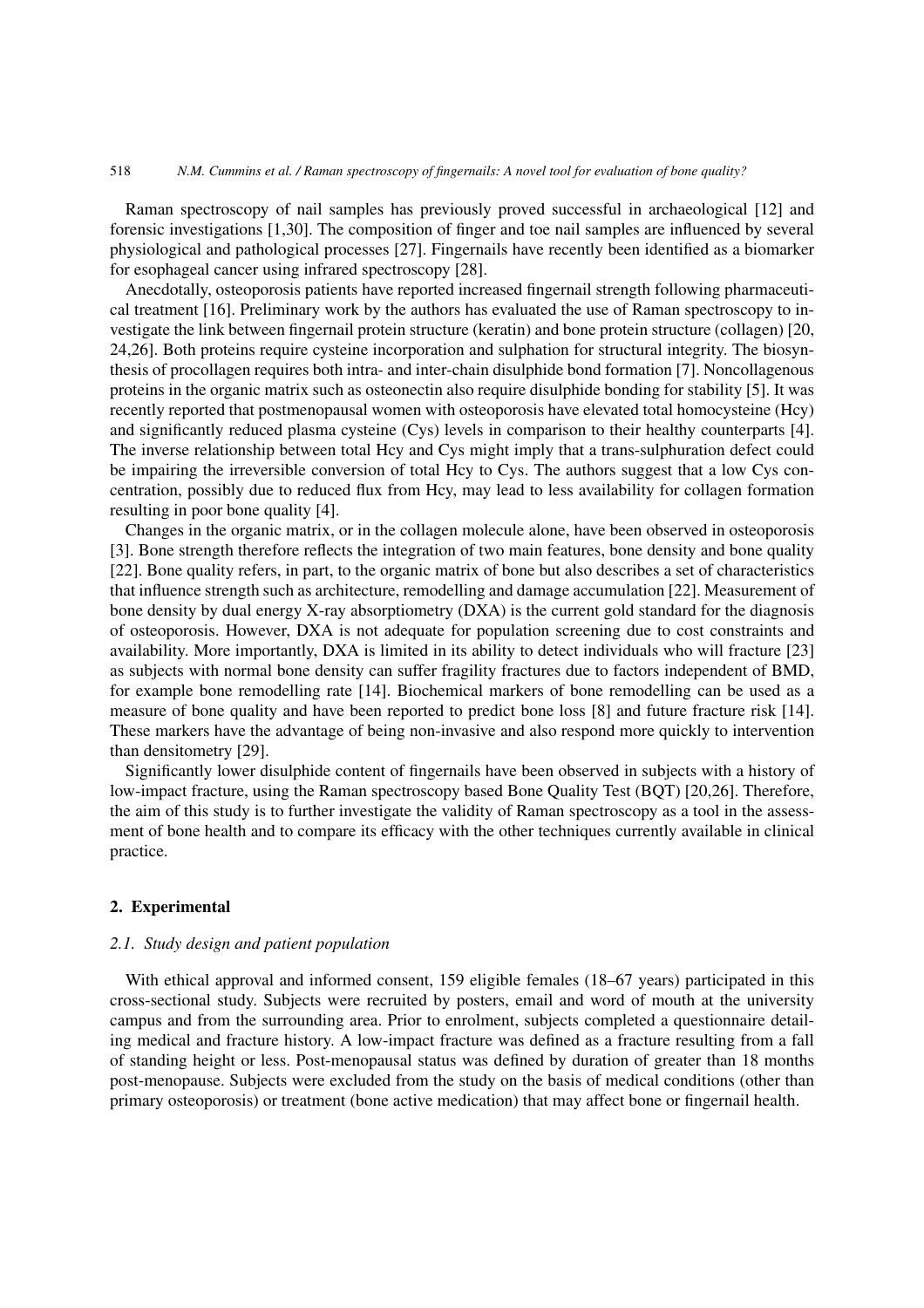## *2.2. Collection of nail samples*

Two nail clippings were taken from each subject from the free edge of the nail plate and stored in sealed microtubes. Samples were swabbed with acetone (Reagecon, Shannon, Ireland) to remove any traces of nail varnish prior to analysis.

## *2.3. Raman spectroscopy*

Raman analysis (Inspector Raman Instrument, Delta Nu, WY, USA) was performed on the underside of the fingernail. Excitation was by diode laser operating at 785 nm. Spectra were recorded (400– 1800 cm<sup>-1</sup>; Fig. 1) by securing the nail to the analysis port and performing ten scans, each with a laser exposure time of 5 s, to improve the signal-to-noise ratio. The average of ten scans was taken as one determination. Two determinations were performed upon each of the two nails. In previous work the intensity of S–S bonding in the sample (Bone Quality Test; BQT) was evaluated manually [20,26]. However, manual determination of peak intensity may be influenced by the subjective assessment of the peak base, especially for spectra with varying background shapes. To preclude this, and to facilitate efficient analysis of larger data sets, a computer program was written to automate the methodology (Dr. John Day, Interface Analysis Centre, University of Bristol, UK). The program, written in Borland Delphi 7, allowed the import of a large number of spectra obtained from patients divided into control and fracture groups. The program initially normalized spectra to obtain a constant total intensity and averaged spectra for each patient before implementing a method for the determination of S–S peak width.

The background in Raman spectra is dominated by fluorescence and it was evident that this was highly variable between different samples. The peak width measurement is affected by parameters other than signal intensity. Raman peak width is dependent on variations in the length of the active bond, which may be due to strain or structural broadening caused by variations in the local crystal order [9]. A method of peak width determination based on the derivative spectra was implemented. In this the first derivative



Fig. 1. Raman spectrum of a human fingernail 400–1800 cm<sup>-1</sup>.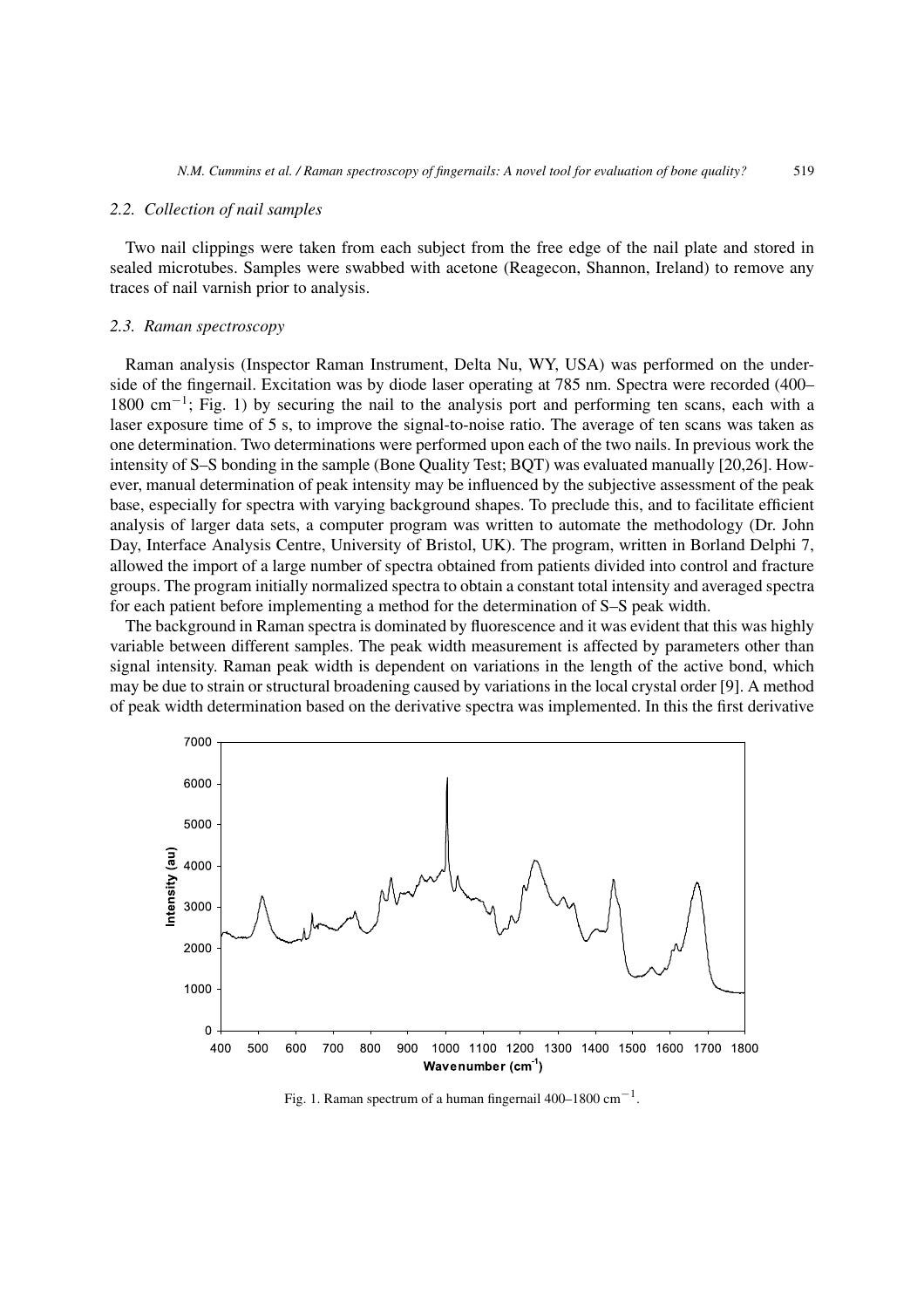of the spectrum was calculated. The maximum and minimum derivative values were then found on either side of the S–S peak at 510 cm<sup>-1</sup>. These correspond to the points of steepest slope about the peak centre. The distance between these two points was used as a measure of peak width. The derivative calculation was made either as a simple arithmetic difference between consecutive points or by applying a Savitsky– Golay smoothing filter to the data. Therefore, in this study the BQT was calculated as the width of the S–S peak at  $510 \text{ cm}^{-1}$  for each sample.

# *2.4. Bone densitometry*

Lumbar and Femoral BMD was measured by DXA (Norland Medical Systems, NY, USA) with strict adherence to recommended quality assurance practice.

#### *2.5. Biochemical markers of bone remodelling*

Single venepuncture samples were collected from fasting subjects and serum was analysed for bone formation (N-MID® Osteocalcin) and resorption (β-CTx crosslaps) markers by electrochemiluminescence (Elecsys 1010, Roche, Basel, Switzerland). All values were within the reference ranges reported by the manufacturer and the coefficient of variation was 4% for osteocalcin and 5% for CTx.

# *2.6. Calcium intake*

A food frequency questionnaire was used to assess calcium (Ca) intake in the population. This method has previously been reported to correlate well ( $r = 0.79$ ) with the gold standard weighed food record [2].

#### *2.7. Data analysis*

Statistical analysis was performed using SPSS software (Microsoft, CA, USA). Variables were tested for normality using the Kolmogorov–Smirnov test. Depending on the normality of the distribution, Pearsons or Spearmans correlation coefficients were calculated to examine the relationship between the clinical tools. Comparisons between parameters in the fracture and control groups were performed by the Student's t-test or the Mann–Whitney test (MWU) as appropriate.

# **3. Results and discussion**

The study population comprised 159 women of whom 81 were pre-menopausal and 78 were postmenopausal. A total of 34 fracture cases were recorded with 16 occurring in the pre-menopausal women and 18 occurring in the post-menopausal women. Menopausal status did not significantly influence BQT  $(p = 0.062)$ , therefore further analysis was performed on the total group of 159 subjects in order to improve the power of the study. Fractures were recorded in subjects who had normal BMD, osteopenia and osteoporosis, with wrist, ankle and arm fractures being most common. The BQT was slightly higher in the high-impact fractures ( $n = 26$ ) than in the low-impact fractures ( $n = 8$ ) although this did not reach significance (37.37 vs. 35.57, respectively,  $p = 0.749$ ).

No significant difference in age ( $p = 0.829$ ), calcium intake ( $p = 0.504$ ) or BMI ( $p = 0.855$ ) was observed between the control and fracture groups (Table 1). There was a higher prevalence of smokers in the fracture group ( $n = 8, 24\%$ ) than in the control group ( $n = 17, 14\%$ ). Smokers had significantly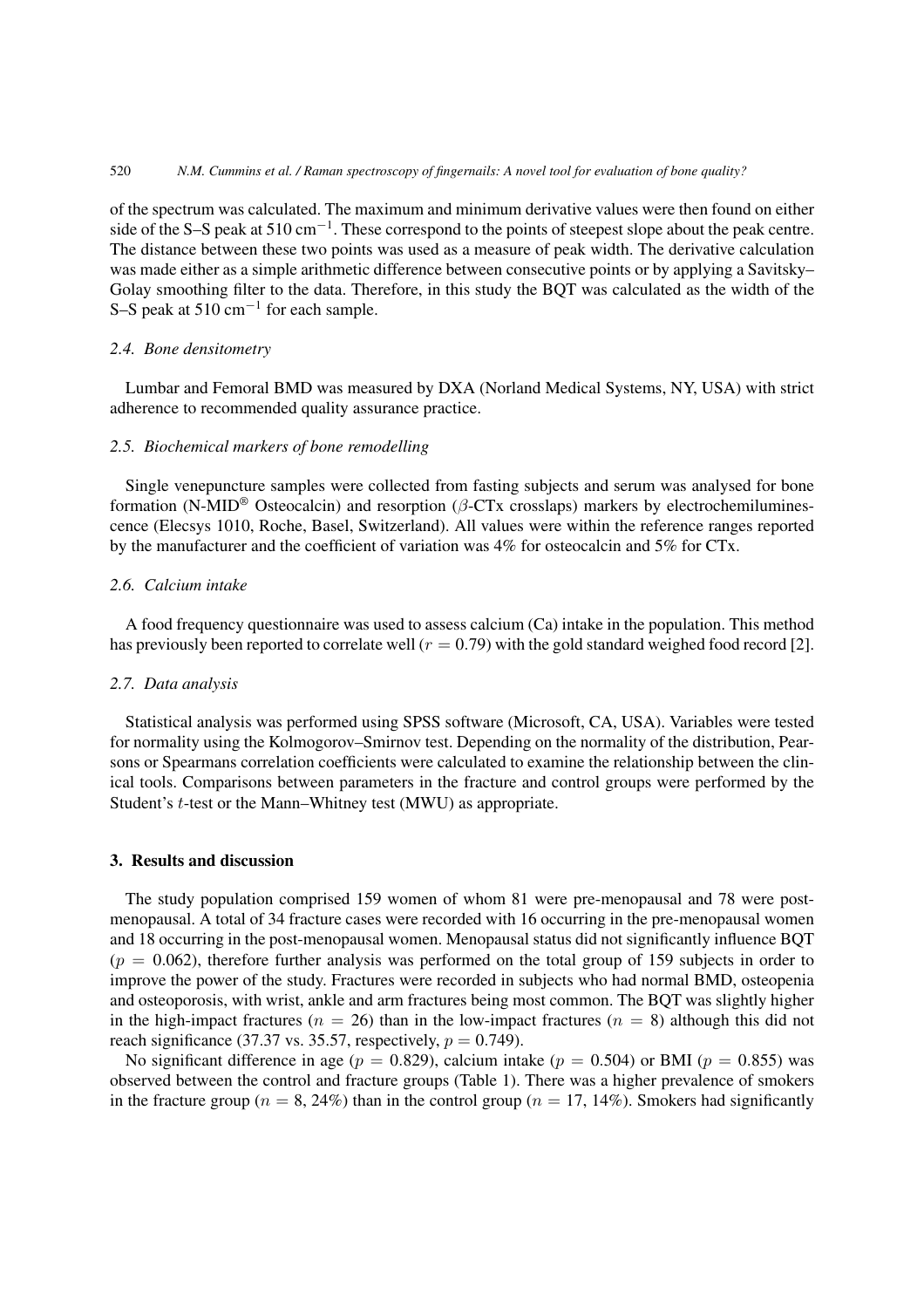| Study group characteristics                |                           |                             |                             |  |
|--------------------------------------------|---------------------------|-----------------------------|-----------------------------|--|
|                                            | Total group ( $n = 159$ ) | Control group ( $n = 125$ ) | Fracture group ( $n = 34$ ) |  |
| Mean age (SD) (years)                      | 45(15)                    | 46(15)                      | 44 (17)                     |  |
| Mean Ca $(SD)$ (mg/d)                      | 814 (368)                 | 807 (369)                   | 840 (370)                   |  |
| Mean BMI (SD) $(kg/m2)$                    | 25.19 (3.88)              | 25.31(4.10)                 | 24.72 (2.91)                |  |
| Current smokers (number)                   | $n=25$                    | $n=17$                      | $n=8$                       |  |
| Family history ost. (number <sup>*</sup> ) | $n=43$                    | $n=29$                      | $n=14$                      |  |

Table 1

*Note*: <sup>\*</sup>Number of participating subjects with a family history of osteoporosis.

| Student's t-test and Mann-Whitney results for bone health measures in control and fracture groups |                         |                         |              |  |
|---------------------------------------------------------------------------------------------------|-------------------------|-------------------------|--------------|--|
|                                                                                                   | Control group $n = 125$ | Fracture group $n = 34$ | Significance |  |
| Mean Lumbar BMD $(SD)$ (g/cm <sup>2</sup> )                                                       | 1.032(0.165)            | 0.947(0.172)            | $p = 0.009$  |  |
| Mean Femoral BMD (SD) $(g/cm^2)$                                                                  | 0.877(0.133)            | 0.829(0.141)            | $p = 0.071$  |  |
| Mean BQT (SD) (a.u.)                                                                              | 45.02 (13.75)           | 36.94 (13.56)           | $p = 0.003$  |  |
| Median <sup>*</sup> Osteocalcin (SD) (ng/ml)                                                      | 27.22 (11.12)           | 27.62 (11.25)           | $p = 0.735$  |  |
| Median <sup>*</sup> $CTx$ (SD) (ng/ml)                                                            | 0.423(0.216)            | 0.433(0.228)            | $p = 0.617$  |  |

Table 2

*Note*: \*Data non-normally distributed therefore median value from MWU presented.

lower Lumbar BMD than non-smokers (0.938 vs. 1.028,  $p = 0.015$ ) and Femoral BMD approached significance ( $p = 0.058$ ). Similar findings were recently reported by Demirbag et al. in 2006 [10]. Smoking did not appear to influence disulphide levels in fingernails ( $p = 0.340$ ). The relationship between cysteine, homocysteine and smoking currently remains unclear in the literature and requires further investigation [17,25]. There was no significant difference between smokers and non-smokers in serum levels of osteocalcin and CTx.

Significantly lower disulphide content of fingernails was again observed in subjects with a history of fracture and this is in agreement with previous studies [20,24]. In comparison to the other methods used in this study the BQT discriminated most accurately between the control and fracture cases ( $p = 0.003$ ; Table 2).

Disulphide bonding is essential for procollagen folding and stability of mature collagen [7]. These preliminary results suggest that nail keratin may be a suitable analogue for bone collagen. In this study, the BQT performed comparably with DXA (Lumbar BMD,  $p = 0.009$ ) which is the current gold standard for diagnosis of osteoporosis. This is in agreement with a previous study which suggests that BQT and BMD are equivalent predictors of fracture status (BQT odds ratio 0.188 vs. BMD 0.282,  $p < 0.0005$ ) [26]. DXA evaluates the mineral phase of bone. There does not appear to be any relationship between DXA and the BQT (Lumbar BMD,  $R = -0.121$ ,  $p = 0.130$ ; Fig. 2), despite both techniques being comparable in their ability to identify subjects with a history of fracture. This is likely due to the composite nature of bone because fracture risk depends on the health of both the organic and mineral phases which are evaluated separately by the two different techniques.

Biochemical markers of bone remodelling can be used to evaluate the organic phase of bone [8,14]. However, in this study, biomarkers did not prove to be useful in distinguishing between the fracture and control groups (Osteocalcin,  $p = 0.735$ , CTx,  $p = 0.617$ ). This could be due to the fact that single samples were analysed in this study and these biomarkers express a high level of biological variability. Seasonal and diurnal rhythms exist and biomarkers are known to be influenced by exercise, bed-rest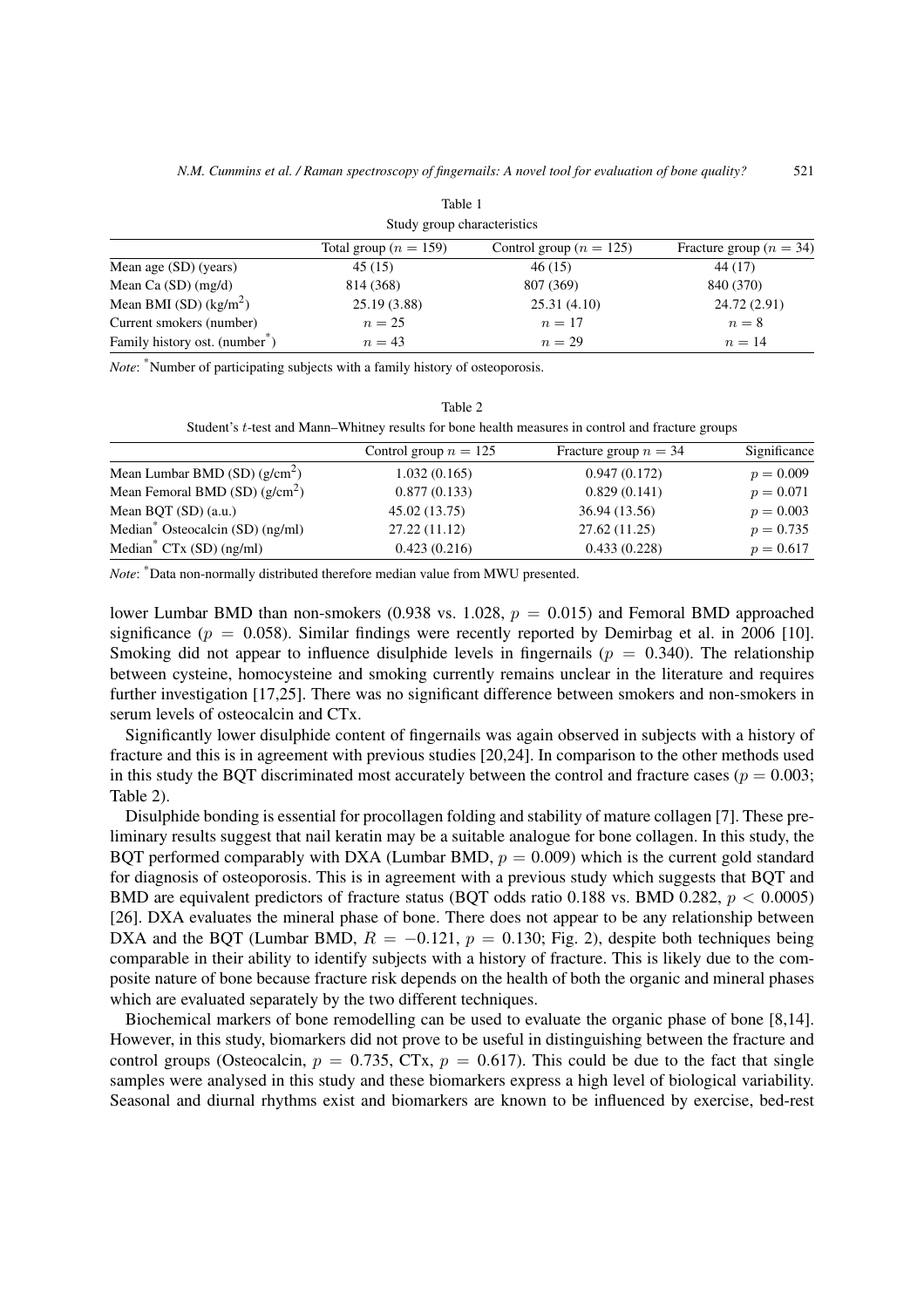

Fig. 2. Correlation of the BQT with Lumbar BMD and CTx ( $n = 159$ ).

and extremes of diet [29]. There was no correlation between the biomarkers and the BQT (e.g., CTx,  $R = -0.079$ ,  $p = 0.325$ ; Fig. 2) which could be attributed to the previously discussed single sample variability. It is possible that there may not be a relationship between osteocalcin and CTx and the disulphide levels of keratin, because of the bone characteristics that the BQT is assessing, but a relationship may exist with other biomarkers such as cathepsin K, an osteoclast-derived member of the cysteine protease family that has the ability to cleave both helical and telopeptides regions of collagen [13].

There was also no relationship between the biomarkers and DXA in this study (e.g., osteocalcin vs. Femoral BMD,  $R = 0.101$ ,  $p = 0.204$ ). This agrees with the literature as biochemical bone markers are reported to contribute less than 10% to the BMD variance at any skeletal site among pre-menopausal and early post-menopausal women [15].

One of the limitations of this study was the low number of fractures, particularly low-trauma fractures, in the population. A further limitation was the retrospective, cross-sectional design and relatively small sample size of the study. Based on the results obtained here it is hoped that a large-scale prospective study will be conducted in the near future which will incorporate multivariate analysis of data. This will allow the nail-bone relationship to be explored in depth by examining additional peaks in the Raman spectrum of nail and bone such as the methylene band at  $1450 \text{ cm}^{-1}$  and the amide I band at  $1650 \text{ cm}^{-1}$ . Paired specimens of nail and bone from biopsies or an animal trial, may also help to shed light on the physiological link between collagen and keratin.

The use of fingernails as a biomarker would have the advantage of greater stability over biochemical markers of bone remodelling in serum or urine and also greater responsiveness than BMD as measured by DXA, due to fingernail growth rates. The absence of ionising radiation, ease of use, portability of the equipment and its cost effectiveness could make the BQT an attractive option for managing osteoporosis in the future. With further development, it appears that the BQT may have potential for monitoring osteoporosis therapy, as a pre-screen for DXA, or in combination with DXA to assist in the early identification of individuals who are at high risk of fracture.

## **4. Conclusions**

Although further investigation is necessary, it appears that Raman spectroscopy of keratin may have potential for evaluating bone quality and fracture risk. The advantages of examining nail lie in its ability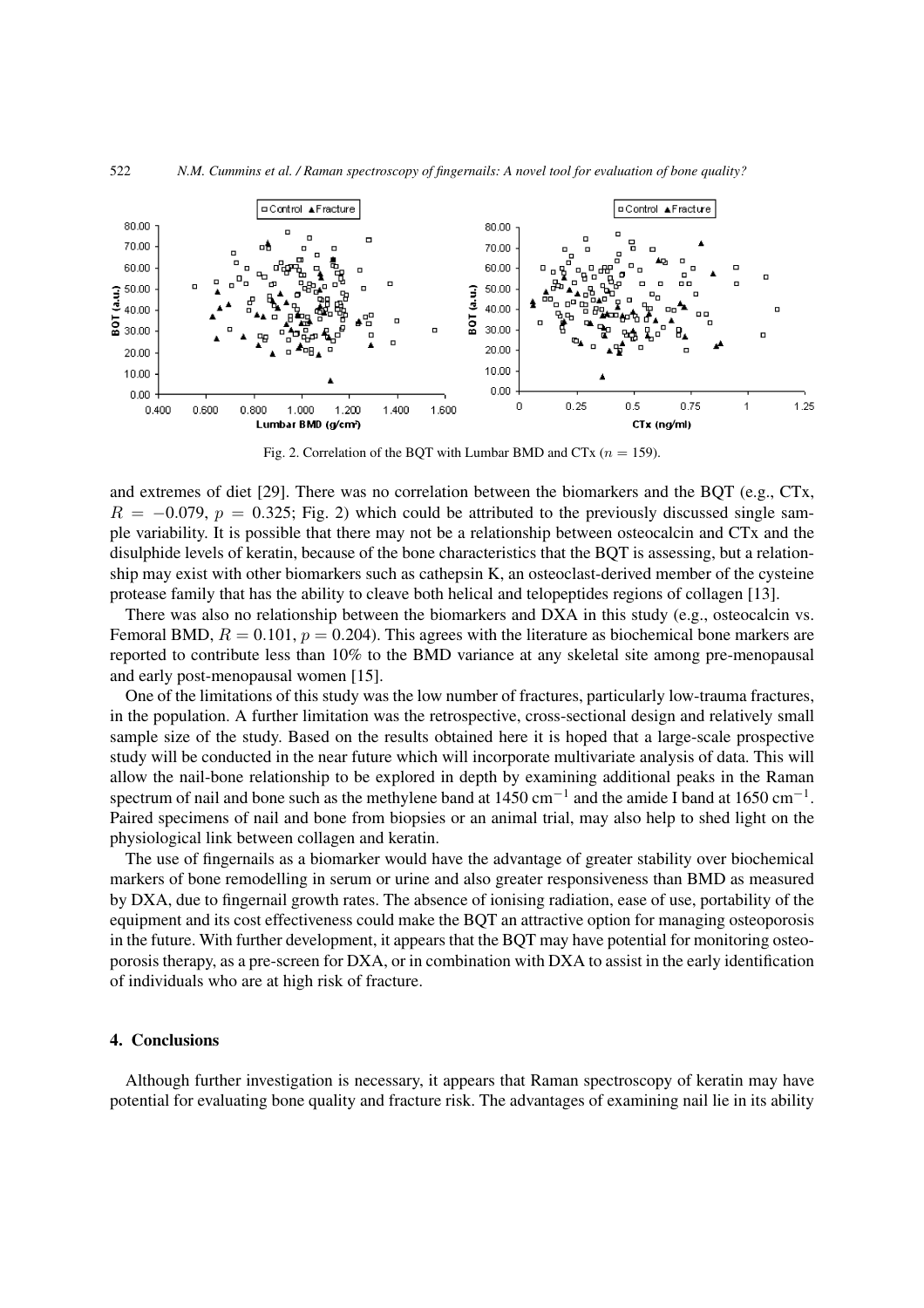to assess properties other than those measured by DXA, alongside its accessibility and its rapid turnover, allowing change to be monitored on a more frequent basis.

#### **Acknowledgement**

The authors gratefully acknowledge the financial support of the Enterprise Ireland Innovation Partnership Fund.

## **References**

- [1] E.M. Ali, H.G.M. Edwards, M.D. Hargreaves and I.J. Scowen, Raman spectroscopic investigation of cocaine hydrochloride on human nail in a forensic context, *Anal. Bioanal. Chem.* **390** (2008), 1159.
- [2] R.M. Angus, P.N. Sambrook, N.A. Pocock and J.A. Eisman, A simple method for assessing calcium intake in Caucasian women, *J. Am. Diet. Assoc.* **89** (1989), 209–214.
- [3] A.J. Bailey and L. Knott, Molecular changes in bone collagen in osteoporosis and osteoarthritis in the elderly, *Exp. Gerontol.* **34** (1999), 337–351.
- [4] M. Baines, M.B. Kredan, A. Davison, G. Higgins, C. West, W.D. Fraser and L.R. Ranganath, The association between cysteine, bone turnover, and low bone mass, *Calcif. Tissue Int.* **81** (2007), 450–454.
- [5] M.E. Bolander, M.F. Young, L.W. Fisher, Y. Yamada and J.D. Termine, Osteonectin cDNA sequence reveals potential binding regions for calcium and hydroxyapatite and shows homologies with both a basement membrane protein (SPARC) and a serine proteinase inhibitor (ovomucoid), *Proc. Natl. Acad. Sci. USA* **85** (1988), 2919.
- [6] A.L. Boskey and R. Mendelsohn, Infrared spectroscopic characterisation of mineralised tissues, *Vib. Spectrosc.* **38** (2005), 107–114.
- [7] N.J. Bulleid, Novel approach to study the initial events in the folding and assembly of procollagen, *Cell Dev. Biol.* **7** (1996), 667–672.
- [8] C.H. Chesnut, N.H. Bell, G.S. Clark, B.L. Drinkwater, S.C. English, C.C. Johnson, M. Notelovitz, C. Rosen, D.F. Cain, K.A. Flessland and N.J. Mallinak, Hormone replacement therapy in postmenopausal women: urinary N-telopeptide of type I collagen monitors therapeutic effect and predicts response of bone mineral density, *Am. J. Med.* **102** (1997), 29–37.
- [9] N.B. Colthup, *Introduction to Infrared and Raman Spectroscopy*, Academic Press, Boston, MA, USA, 1990.
- [10] D. Demirbag, F. Ozdemir and M. Ture, Effects of coffee consumption and smoking habit on bone mineral density, *Rheum. Int.* **26** (2006), 530–535.
- [11] E.R. Draper, M.D. Morris, N.P. Camacho, P. Matousek, M. Towrie, A.W. Parker and A.E. Goodship, Novel assessment of bone using time-resolved transcutaneous Raman spectroscopy, *J. Bone Miner. Res.* **20** (2005), 1968–1972.
- [12] H.G.M. Edwards, M. Gniadecka, S. Petersen, J.P.H. Hansen, D.H. Nielsen, D.H. Christensen and H.C. Wulf, NIR-FT Raman spectroscopy as a diagnostic probe for mummified skin and nails, *Vib. Spectrosc.* **28** (2002), 3–15.
- [13] P. Garnero, O. Borel, I. Byrjalsen, M. Ferreras, F.H. Drake, M.S. McQueney, N.T. Foged, P.D. Delmas and J.M. Delaissé, The collagenolytic activity of cathepsin K is unique among mammalian proteinases, *J. Biol. Chem.* **273** (1998), 32347– 32352.
- [14] P. Garnero, E. Hausherr, M.C. Chapuy, C. Marcelli, H. Grandjean, C. Muller, C. Cormier, G. Breant, P.J. Meunier and P.D. Delmas, Markers of bone resorption predict hip fracture in elderly women: the EPIDOS prospective study, *J. Bone Miner. Res.* **11** (1996), 1531–1538.
- [15] P. Garnero, E. Sornay-Rendu, M.C. Chapuy and P.D. Delmas, Increased bone turnover in late postmenopausal women is a major determinant of osteoporosis, *J. Bone Miner. Res.* **11** (1996), 337–349.
- [16] D. Lyons (MD), Fingernails in osteoporosis, Personal Communication, Clinical Age Assessment Unit, Mid Western Regional Hospital, Limerick, 2002.
- [17] M.A. Mansoor, O. Kristensen, T. Hervig, P.A. Drabløs, J.A. Stakkestad, L. Woie, O. Hetland and A. Osland, Low concentrations of folate in serum and erythrocytes of smokers: methionine loading decreases folate concentrations in serum of smokers and nonsmokers, *Clin. Chem.* **43** (1997), 2192–2194.
- [18] P. Matousek, E.R. Draper, A.E. Goodship, I.P. Clark, K.L. Ronayne and A.W. Parker, Noninvasive Raman spectroscopy of human tissue *in vivo*, *Appl. Spectrosc.* **60** (2006), 758–763.
- [19] B.R. McCreadie, M.D. Morris, T.C. Chen, D. Sudhaker Rao, W.F. Finney, E. Widjaja and S.A. Goldstein, Bone tissue compositional differences in women with and without osteoporotic fracture, *Bone* **39** (2006), 1190–1195.
- [20] P. Moran, M.R. Towler, S. Chowdhury, J. Saunders, M.J. German, N.S. Lawson, H.M. Pollock, I. Pillay and D. Lyons, Preliminary work on the development of a novel detection method for osteoporosis, *J. Mater. Sci.* **18** (2007), 969–974.